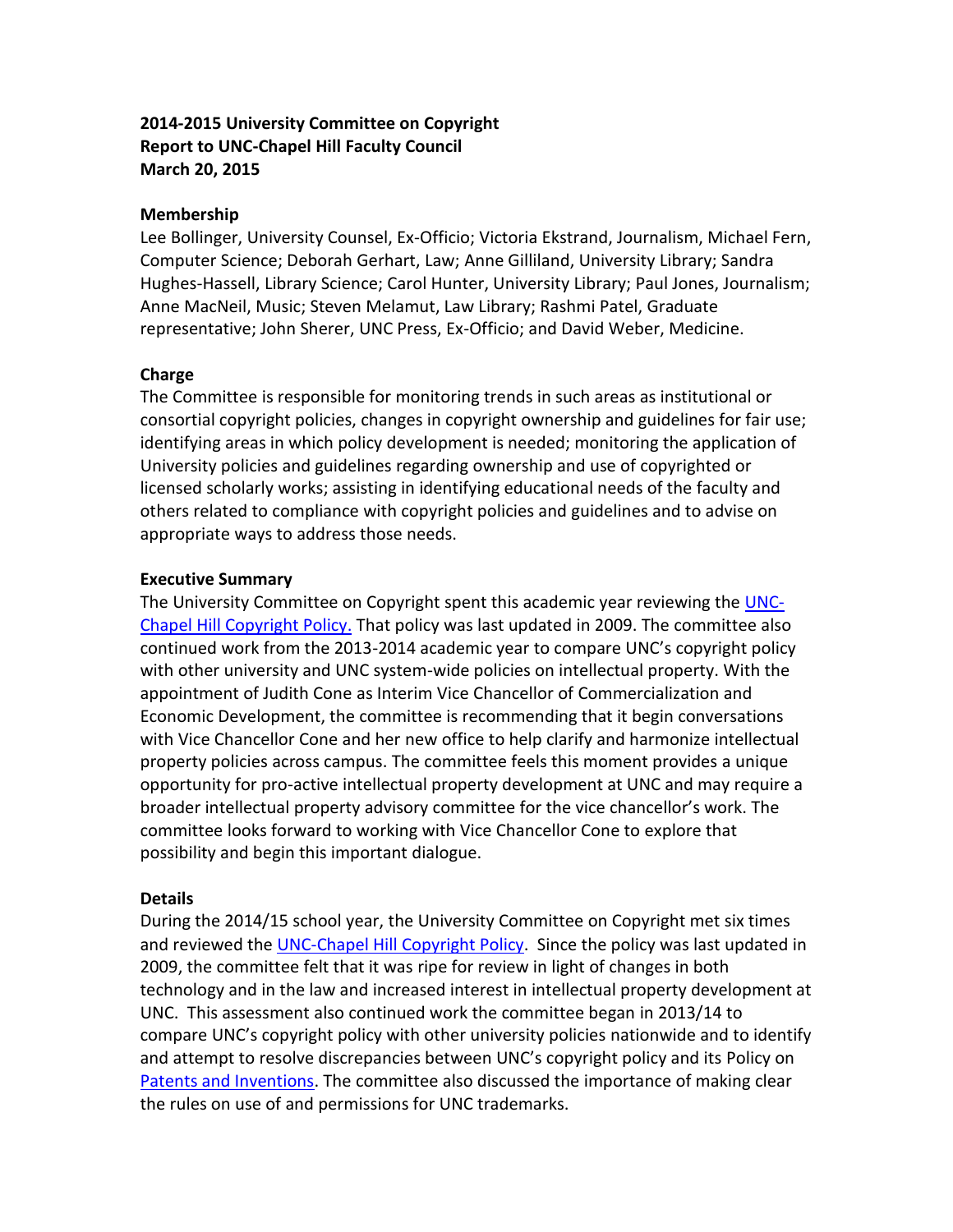Most of the committee's study pertained to three subject areas of the copyright policy: ownership, commercialization, and dispute resolution.

### Ownership and Commercialization

The university has adopted two policies that pertain to intellectual property created at UNC: the Copyright Policy and the Policy on Patents and Inventions. The two policies have different standards for determining ownership of work created by employees in the course of their employment. They also have different default procedures for allocating royalties and revenue from commercialization. There is also some overlap in the subject matter of the two policies.

The Copyright Policy deals with copyrightable material (a variety of types of creative expression fixed in tangible media). The Policy on Patents and Inventions deals with both patents and inventions. The latter may include "software," "complex multimedia works," and "tangible research results," all of which may be legally copyrighted or have aspects or parts that might be copyrighted. The patent policy defines an invention as an invention or discovery that is patentable or commercializable. The scope of the Policy on Patents and Inventions is wider than the Copyright Policy, leaving the committee with questions about the scope and subject matter for both policies.

Who decides which policy applies for copyrightable materials? The question of which policy applies has ramifications for determining ownership, commercialization, and allocation of revenue. Under the Copyright Policy, the creator often owns the work created, particularly if it is a work of traditional scholarship created by a faculty member or EPA employee. Under the Patent and Invention Policy, the creator only owns the work if it falls outside the creator's scope of employment activities or qualifies as an external professional activity invention. The committee also noted that UNC has elected to handle intellectual property ownership of Massive Open Online Courses (MOOCs) in a way that is different from either policy.

The Copyright Committee's examination of the section of the policy on commercialization also yielded many questions. Some software and other inventions are not suitable for commercialization or are best shared and improved upon with open licenses. The committee noted the need to learn more about how these decisions are made from the Office of Technology Development.

### Dispute Resolution

Any discussion of ownership and revenue sharing is not complete without also having a discussion of dispute resolution. The Copyright Committee felt that some aspects of dispute resolution could be clarified with some wording changes. Other dispute resolution issues would involve some wider policy discussions than the Copyright Committee can undertake alone. There is some confusion about what university entity